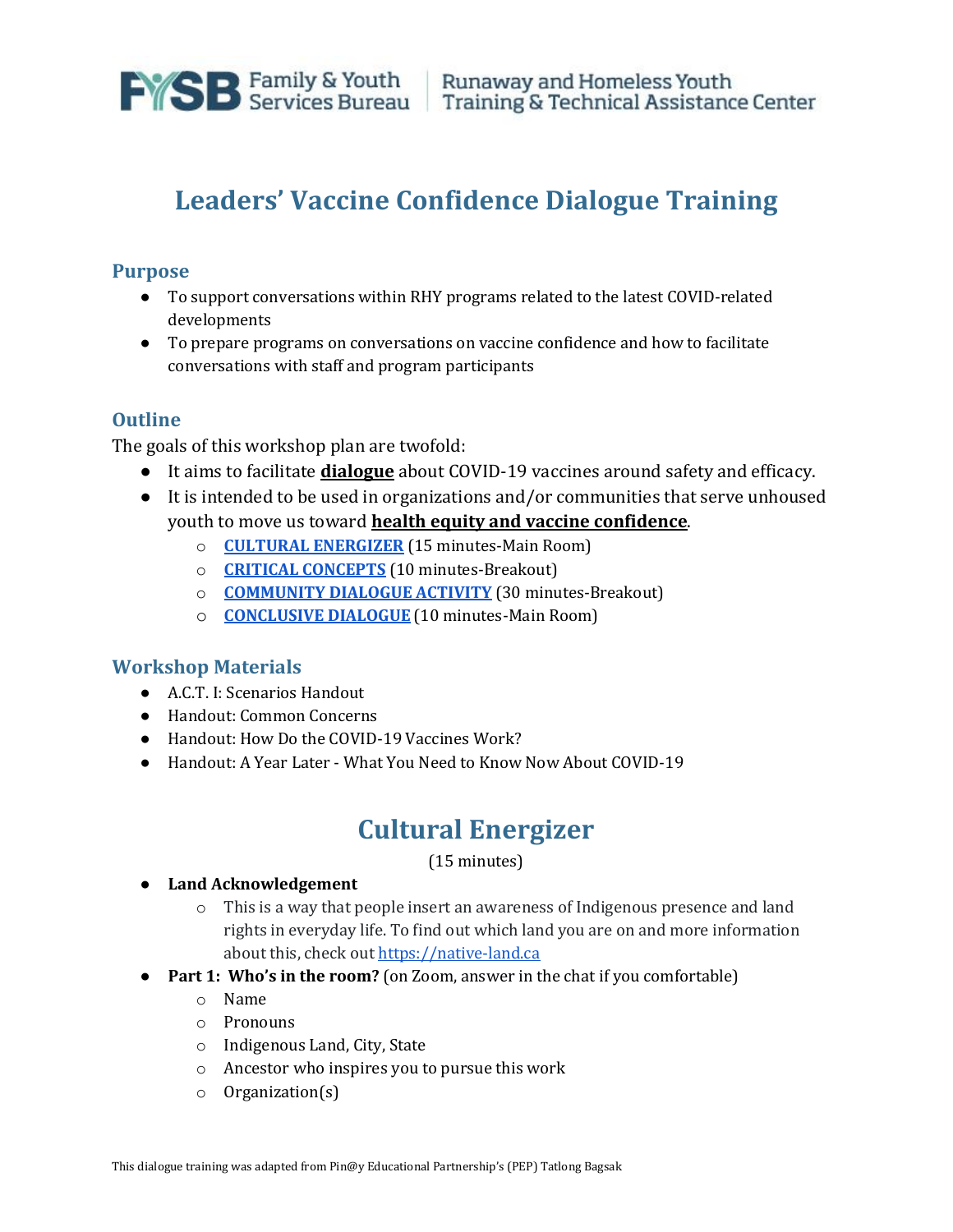### ● **Part 2: Community Agreements**

- o We acknowledge and respect that in our group, there are differing political analyses, theories of change, and organizational structures. We ask ourselves: Where are we aligned and how could we build together?
- o We recognize that this is not a whole space. There are people, voices, and perspectives missing. We will hold ourselves accountable as a network to bring more voices into these spaces.
- $\circ$  We recognize that in the non-profit sector, there can be competition, gate-keeping, centering of the wrong voices, and replication of power inequities. We strive to refrain from these actions in this space.
- $\circ$  We don't have it all figured out, but we are committed to coming together and learning as we go.
- $\circ$  We emphasize relationship-building especially in this moment of crisis. We agree to move only at the speed of trust.
- o We commit to bringing our whole selves and fostering a brave space.
- o What happens here, stays here. What's learned here, leaves here.
	- Adapted from Adrienne Maree Brown's Emergent Strategy
	- *Ask participants: Do you have anything that you want to add?*
- **Part 3: Facilitator Positive Procedures**
- <span id="page-1-0"></span>● **Part 4: Go over Purpose of this workshop.**

# **Critical Concepts**

(10 minutes)

## **Here are some concepts that can help frame the discussion:**

### **Variants:**

Slightly different types of the virus that have the chance to develop every time a new person is infected, i.e., each time the virus is copied.

- Variants that are more effective at making new people sick are more likely to be successful
- Variants are generally more infectious (i.e., people who have those variants are more contagious to others); some variants are more likely to make you very sick or die

## **Vaccine Hesitancy:**

Delaying or refusing a vaccine despite it being available.

- It can look like:
	- o Not getting a vaccine because **one does not have a way to get one's questions answered**--some people have easier access to trusted authorities than others.
	- o Perceiving risk due to one's own health status.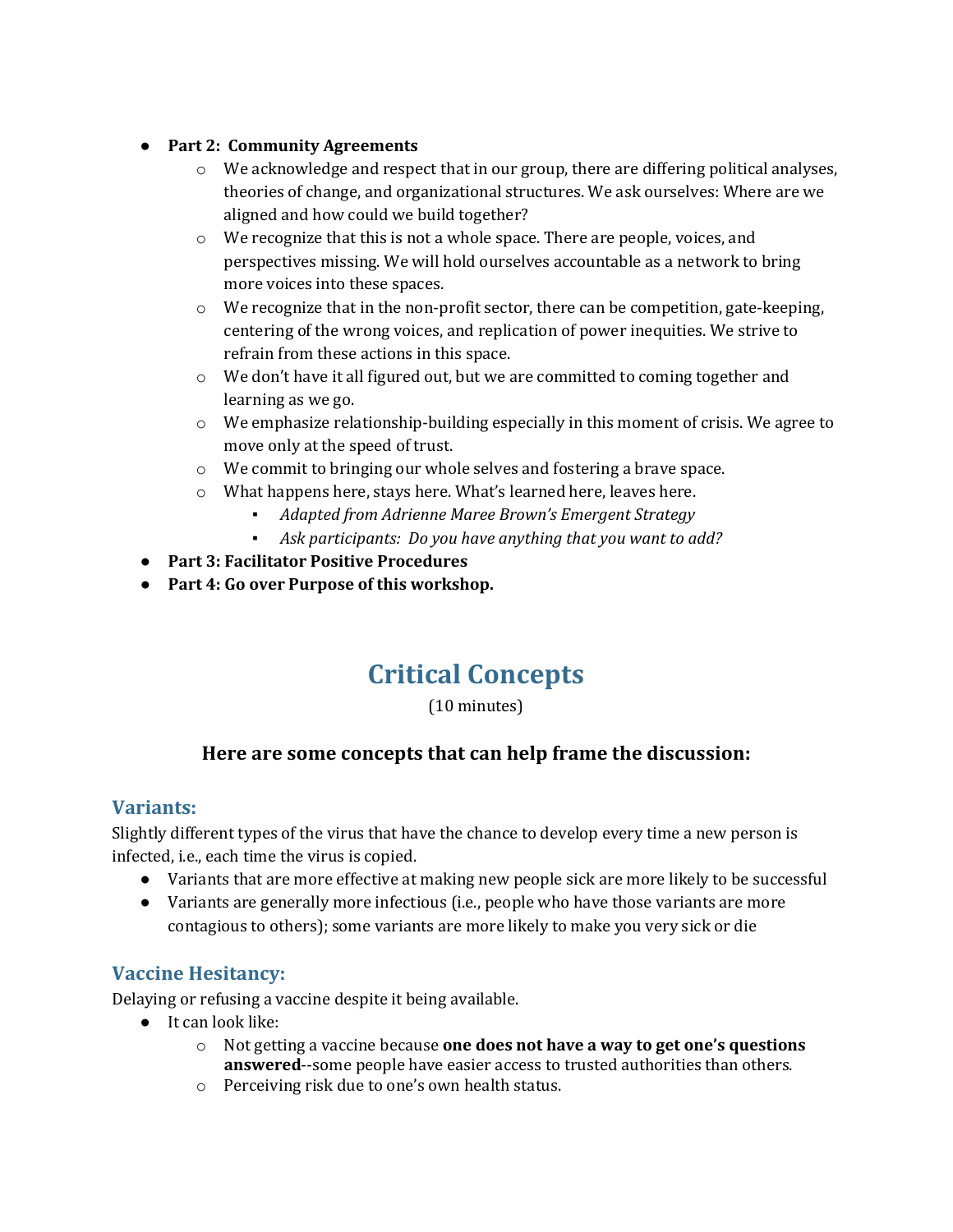- Only contraindications are known allergies to specific components of a vaccine, and age.
- o Mistrust of the vaccine development process: of pharmaceutical companies or actors involved, of the speed at which a vaccine was developed, of racism inherent to these systems.
- o Perceiving the risk of the vaccine as being greater than the risk of not getting the vaccine
- o Being an anti-vaxxer: refusing all vaccines on principle
- $\circ$  Refusing a vaccine in response to the arguments of influential leaders, one's political party, or social
- o Refusing a vaccine because people in one's social network are vaccine hesitant
- It not the same as not getting a vaccine because it is not available or because there are too many physical or financial obstacles to getting a vaccine, for example not getting a vaccine because of:
	- $\circ$  Lack of transportation or transportation cost (not being able to drive to the Oakland Coliseum or being afraid to take public transportation to a public site)
	- o Not getting a vaccine because one is being asked for documentation: an ID or insurance card
	- o Not getting a vaccine because one does not have access to or the skills to schedule an appointment online
	- o Not getting a vaccine because one does not understand English or one has limited literacy skills.

# **Community Dialogue Activity**

(30 minutes)

## <span id="page-2-0"></span>**A.C.T. I: Vaccine Conversation Scenarios**

To support conversations related to the latest COVID-related developments and prepare you for conversations on vaccine confidence and how to facilitate conversations with staff and program participants we have provided the following 'Leader's Vaccine Dialogue Training'.

A.C.T. I is a protocol to create dialogue with staff and program participants about the vaccine and COVID-19. In this activity, there are scenarios that represent conversations that may happen from valid common concerns and recommended talking points.

For each scenario, we ask you to read the description and act out the scenario twice. The first time you will act the scenario, it will be exactly as the script is written. Then we will pause to have time for self-reflection. Then have some discussion **analyzing** how the scenario works for your program. Then we ask you to re-enact the scenario again starting off exactly the same way the script describes.

The difference in take two is that the audience members who are not acting will have the opportunity to advise (via chat) the actors on the ways they could shift the script.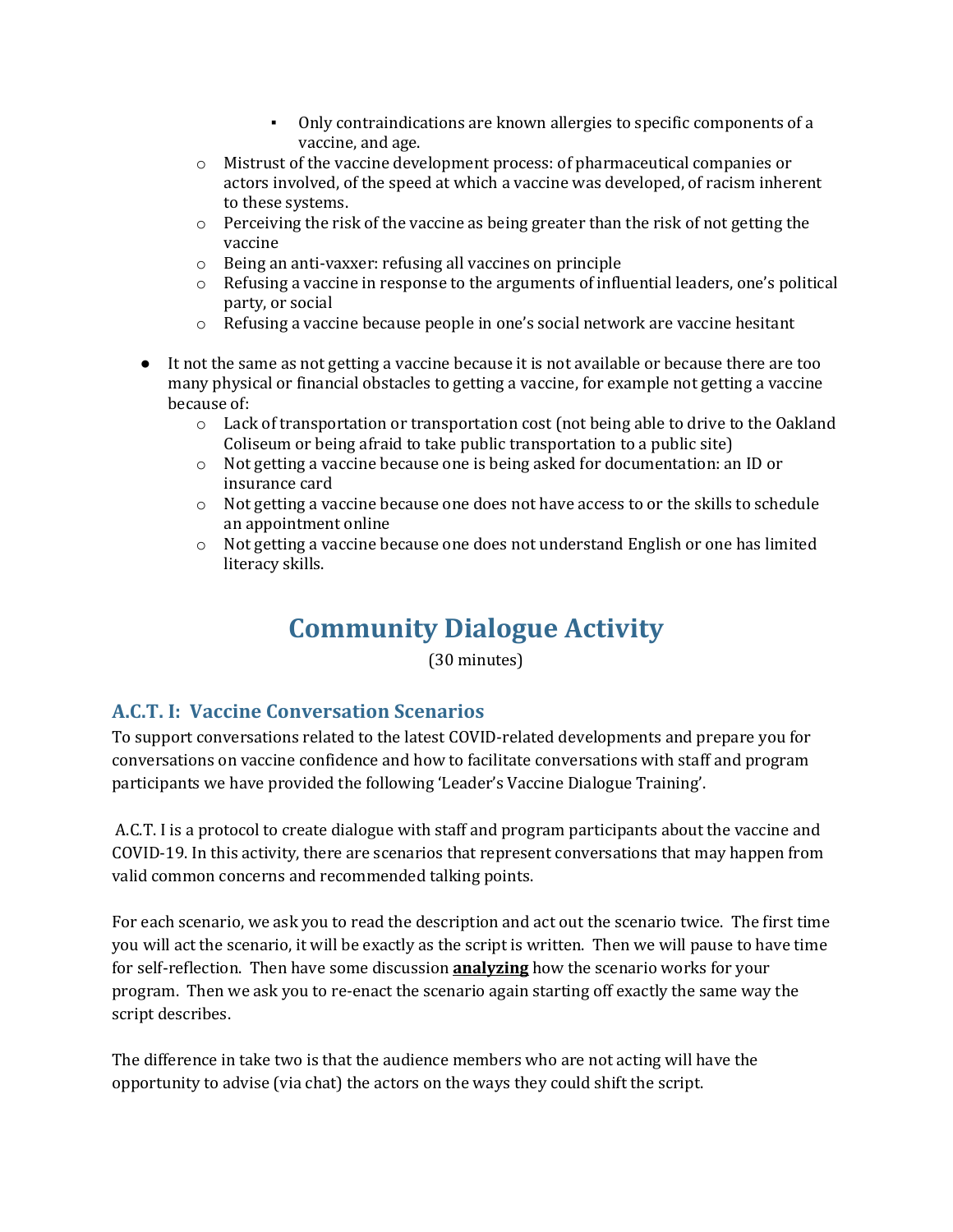The steps of this activity were created to accommodate virtual platforms. For Zoom: Go to zoom preferences and select video options and click "Hide non-video participants." This will aid the execution of the activity.

*The steps of this activity were created to accommodate virtual platforms. For Zoom: Go to zoom preferences and select video options and click "Hide non-video participants." This will aid the execution of the activity.*

| <b>Meetir</b><br>Always display participant |                                                  |  |
|---------------------------------------------|--------------------------------------------------|--|
|                                             | Turn off my video when joining a meet            |  |
|                                             | Select a Camera ( $\triangle$ $\Re$ N to switch) |  |
|                                             | <b>Snap Camera</b>                               |  |
|                                             | $\vee$ FaceTime HD Camera                        |  |
| tLecturkey                                  | Choose Virtual Background                        |  |
|                                             | <b>Video Settings</b>                            |  |
|                                             |                                                  |  |
| Stop Video                                  | Participants                                     |  |
|                                             |                                                  |  |

| <b>Meetings:</b> Always display participant name on their videos |
|------------------------------------------------------------------|
| $\Box$ Turn off my video when joining a meeting                  |
| Always show video preview dialog when joining a video meeting    |
| $\vee$ Hide non-video participants                               |
| Spotlight my video when speaking                                 |

| Step 1 | A.C.T. I: Vaccine Conversation Scenarios<br>Review the $(4)$ scenarios.                                                                                                                                                                                                                                                                                                                                                                                                                                                                  |
|--------|------------------------------------------------------------------------------------------------------------------------------------------------------------------------------------------------------------------------------------------------------------------------------------------------------------------------------------------------------------------------------------------------------------------------------------------------------------------------------------------------------------------------------------------|
| Step 2 | <b>Prioritize the Scenarios:</b><br>Present the 4 scenarios and allow the participants to vote on their top 2 choices.<br>If time permits, cover all 4 scenarios. (You can spread this activity over multiple<br>hours/days if time permits in your organization/community.)<br>Explain that though we hope to explore more than 1 scenario, because we want<br>to make sure we can be ready to respond to the physical, mental, emotional, and<br>spiritual elements of this work, we may only have time to work through 1<br>scenario. |
|        | <b>4 Scenarios (on slide):</b>                                                                                                                                                                                                                                                                                                                                                                                                                                                                                                           |
|        | • "A Conversation with Youth about Vaccine Side Effects"-It's another                                                                                                                                                                                                                                                                                                                                                                                                                                                                    |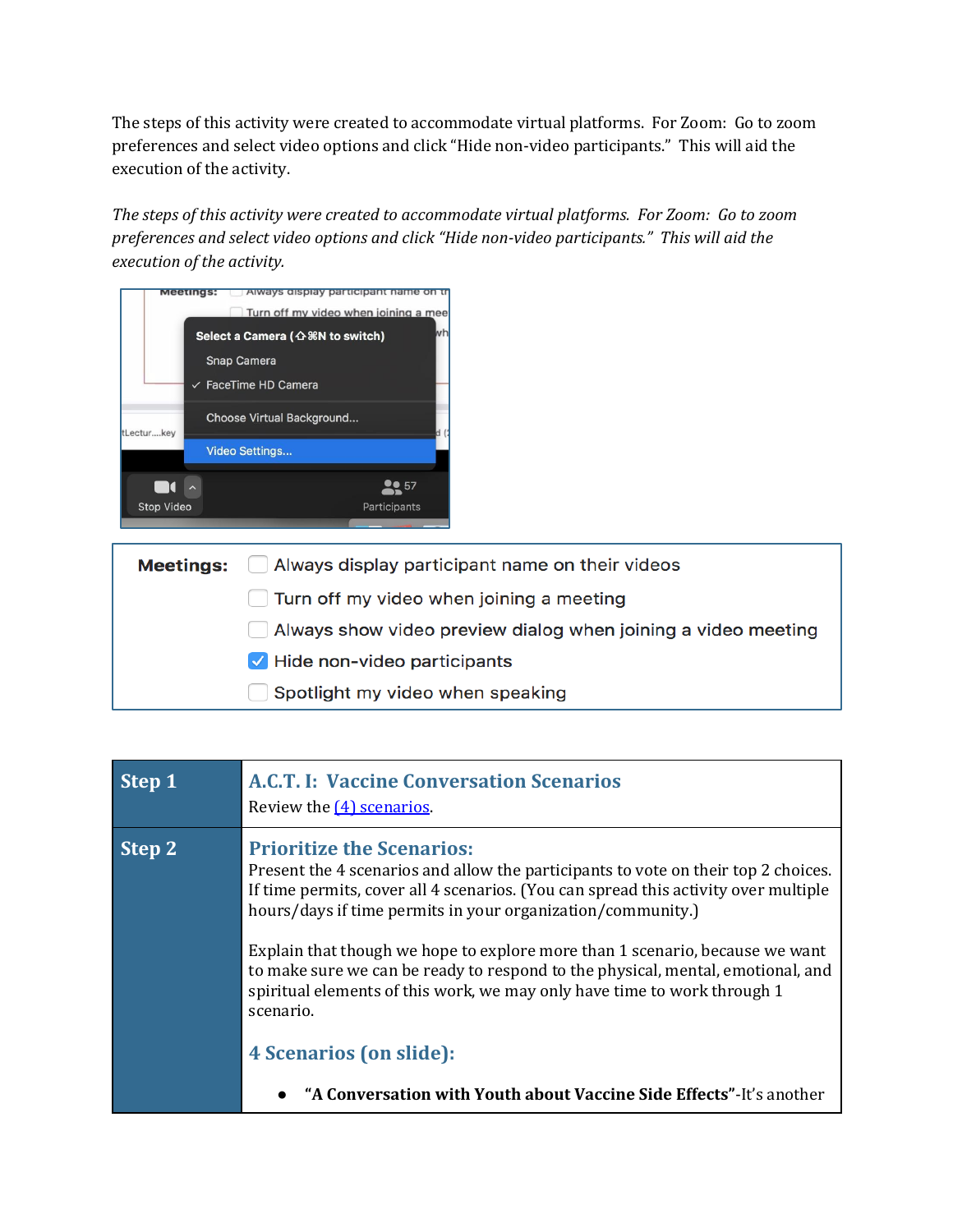|        | day at the youth shelter. You are asking youth if they have gotten<br>vaccinated. One says no because they are worried about vaccine side<br>effects.                                                                                                                                                                                                                                                                                                                                                                                   |
|--------|-----------------------------------------------------------------------------------------------------------------------------------------------------------------------------------------------------------------------------------------------------------------------------------------------------------------------------------------------------------------------------------------------------------------------------------------------------------------------------------------------------------------------------------------|
|        | "A Conversation between a Staff Member and Youth about Variants<br>and Vaccine Development" - A staff member found an appointment for<br>their youth but the youth is hesitant about getting it because it might<br>not be effective to variants and it was made too fast for their comfort<br>level                                                                                                                                                                                                                                    |
|        | "A Conversation with Provider Team and Staff Members about How<br>to Support Youth in Getting Vaccinated" - Staff Members are feeling<br>overwhelmed and have come to you because it's been challenging<br>vaccinating the youth at your center.                                                                                                                                                                                                                                                                                        |
|        | "A Conversation with a Staff Member and Young Person on<br>Choosing the Right Vaccine" - A young person is ready to get the<br>vaccine, but they have questions about how to get it and which one to<br>get. They have come to this staff person because they trust them.                                                                                                                                                                                                                                                               |
| Step 3 | <b>Read Scenario Aloud:</b><br>Scenarios are in the section below. (Focus on one scenario at a time.)                                                                                                                                                                                                                                                                                                                                                                                                                                   |
|        | For the first scenario, the facilitator will model the activity. The<br>$\bullet$<br>facilitator will be Actor 1 and they will choose a participant to partner<br>with them and be Actor 2.                                                                                                                                                                                                                                                                                                                                             |
| Step 4 | Take 1:<br>Determine who will play which role. (In scenario 1, the facilitator will be a staff<br>member and partner will be youth 2.) Act out the scenario exactly how the<br>Script is written.<br>(Give people a chance to volunteer to be an actor and if no one volunteers<br>call on people to see if they are willing. People should know that they can<br>decline if they don't want to act. Have everyone mute their audio and turn<br>off their video unless they are actingso the people who are acting are<br>highlighted.) |
| Step 5 | Have the group <b>Analyze</b> the scenario. Focus on analyzing why people think the<br>way they do. Do not provide solutions vet!                                                                                                                                                                                                                                                                                                                                                                                                       |
|        | Self-Reflection Pause: Play a song and allow people time to reflect on the<br>scenario. It's always good to pause and reflect before you respond. (3-5<br>minutes)                                                                                                                                                                                                                                                                                                                                                                      |
|        | Write/Journal--not in the chat box--out your thoughts/answers to the following<br>questions:<br>How does this scenario make you feel?<br>What questions do you still have after this scenario?<br>What are 1 or 2 responses you could say in response to the                                                                                                                                                                                                                                                                            |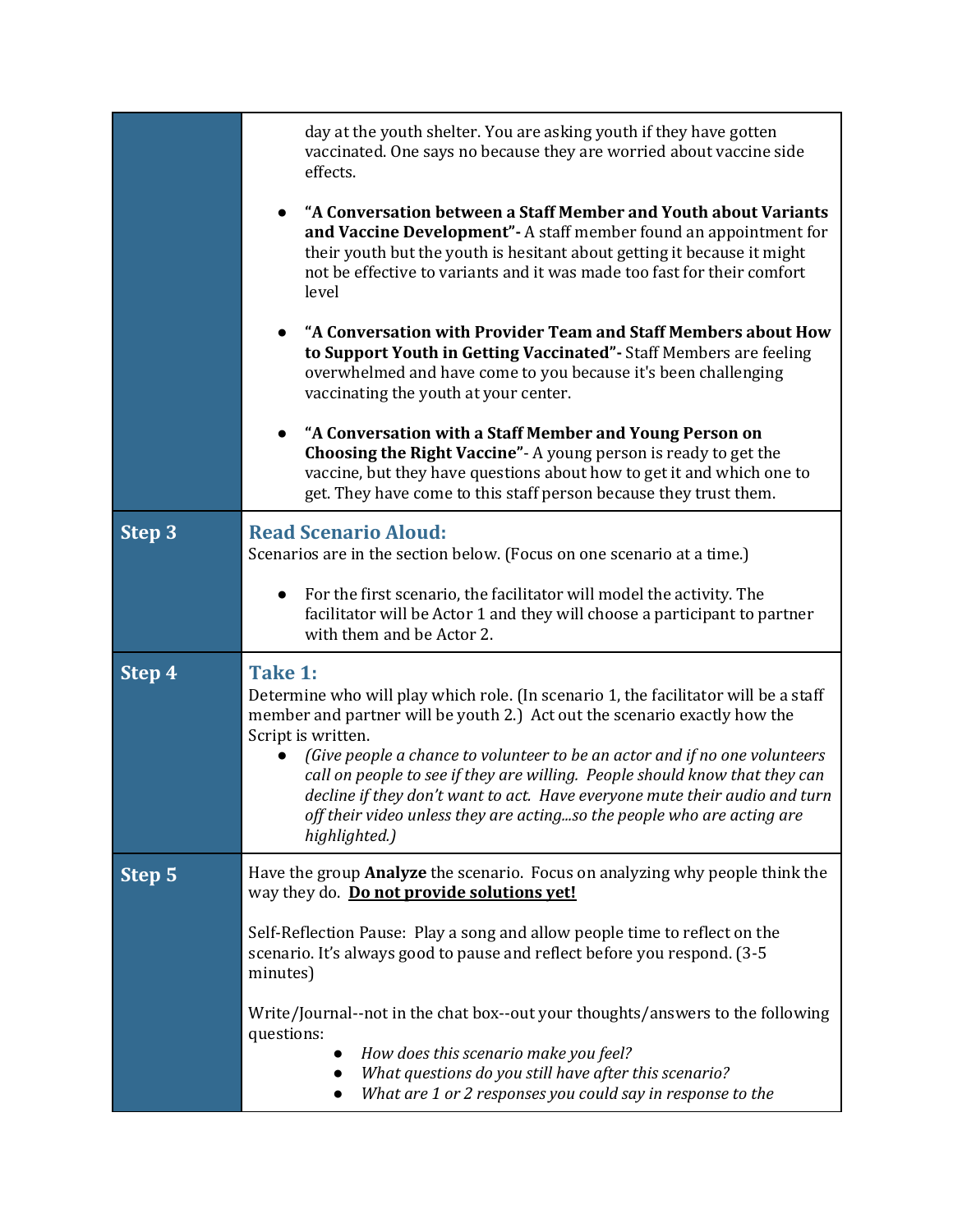|                | scenario that helps to move the conversation toward supporting<br>youth get vaccinated (see suggested talking points)?                                                                                                         |
|----------------|--------------------------------------------------------------------------------------------------------------------------------------------------------------------------------------------------------------------------------|
|                | This self-reflection pause should happen after each scenario.                                                                                                                                                                  |
|                | (Have everyone turn on their video function. When they want to talk, they can<br>either raise their hand or write their answers in the chat.)                                                                                  |
| Step 6         | <b>Analysis Sharing:</b><br>Facilitate a discussion (verbal and on chat) about what people answered for<br>questions "a-c." (5 minutes)                                                                                        |
| <b>Step 7A</b> | <b>Respond:</b><br>Share possible responses to the scenario-refer to question "c."                                                                                                                                             |
|                | "What are 1 or 2 responses you could say in response to the scenario that helps to<br>move the conversation towards supporting youth get vaccinated"                                                                           |
|                | Have participants either share their responses verbally or on chat AND/OR re-<br>enact the scenario (see next step for details on how to re-enact).                                                                            |
| <b>Step 7B</b> | Take 2:<br>Act out the same scenario with the same actors. Start out with exactly how the<br>scenario is written.                                                                                                              |
|                | Have the audience members share in the chat their responses to the scenario on<br>how the actors should Respond based on the discussion.                                                                                       |
|                | The actors must read the chat while they are acting.                                                                                                                                                                           |
|                | They decide which advice to take from their audience and how to respond.                                                                                                                                                       |
|                | The scenario should change according to which pieces of advice the actors<br>decide to take. (3 minutes)                                                                                                                       |
|                | (Choose a timer if you do not have a co-facilitator. Take 2 should be limited to 3<br>minutes. Have everyone mute their audio and turn off their video unless they are<br>actingso the people who are acting are highlighted.) |
| <b>Step 8</b>  | Repeat Steps 2-7 for each scenario with new volunteer actors. Try to do all four<br>scenarios if time permits.                                                                                                                 |
|                | (Have everyone mute their audio and turn off their video unless they are<br>actingso the people who are acting are the focus.)                                                                                                 |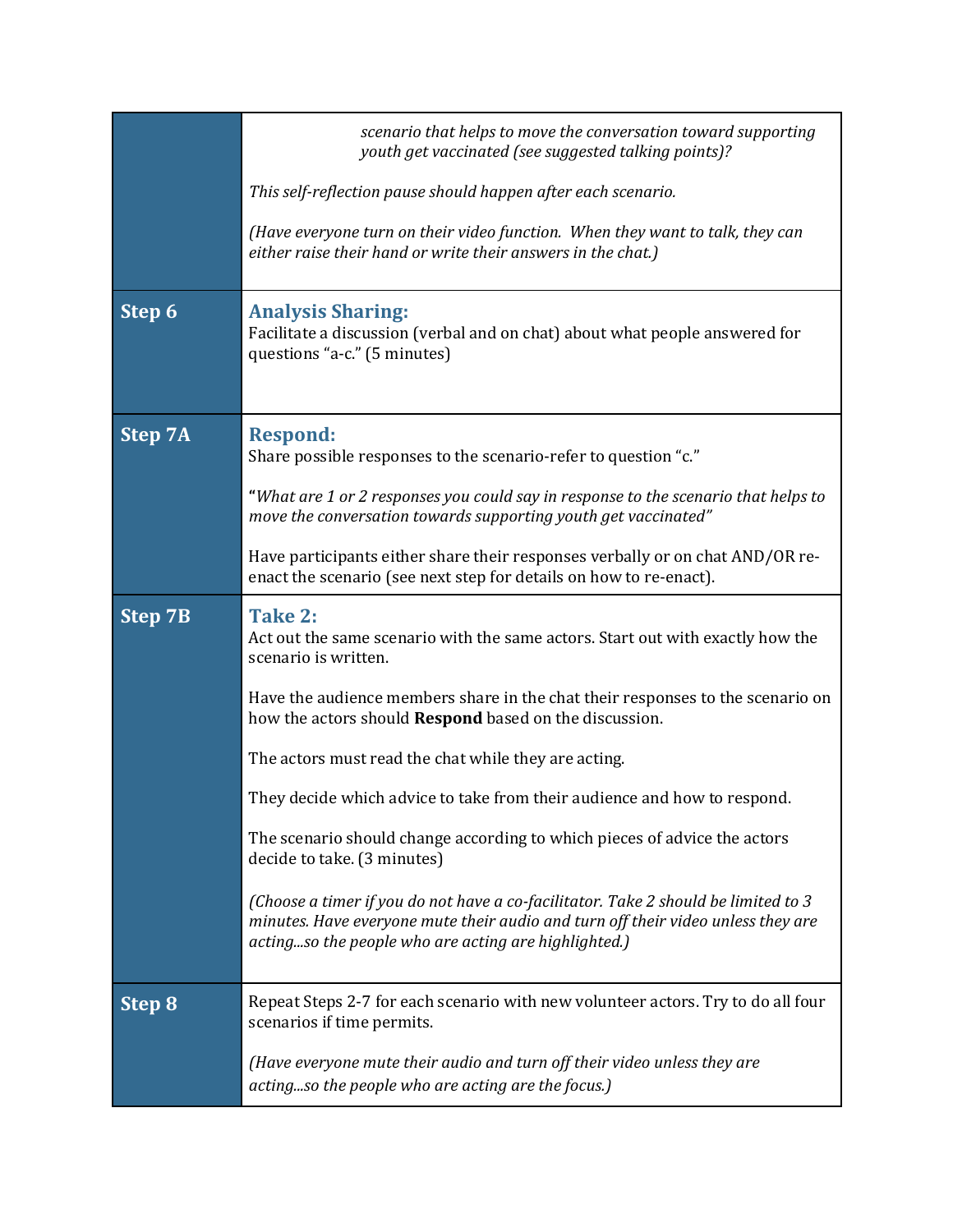# **Scenarios**

## <span id="page-6-0"></span>**Scenario A: "A Conversation with Youth about Vaccine Side Effects"**

### **Description:**

It's another day at the youth shelter. You are asking youth if they have gotten vaccinated. One says no because they are worried about vaccine side effects.

## **Script:**

*Provider/Staff Member: Have you all gotten vaccinated yet? Youth: Nah, I heard the side effects are terrible.*

## **Recommended Talking Points:**

- Side effects are common concern for a lot of people. Affirm the youth's concern and say the side effects are likely a combination of history of prior exposure to other coronaviruses or to COVID-19, age, and genetics (everyone is different).
- State that side effects may last up to 48-72 hours and may interrupt your usual activities. The vaccine might give you some limited side effects but unlike an actual COVID-19 infection, the vaccine will not lead to coughing, shortness of breath, hospitalization, needing to be in an ICU, long-haul symptoms or death.
- You can explain the different treatments for side effects such as: rest, fluids, tylenol/ibuprofen (if no contraindications), compress on the arm.
- Additionally, if you don't get side effects it does not mean you are not protected.
- Reiterate that it's important for them to get vaccinated:
	- o To prevent getting hospitalized or dying from COVID-19.
	- o To prevent getting sick from COVID-19.
	- o To prevent giving COVID-19 to people you live with, work with, love, or interact with.<br> $\circ$  To preven
	- To prevent the development of variants that may be resistant to vaccines

### **Resources:**

- [Greater Than COVID](https://www.greaterthancovid.org/theconversation/) "What about side effects from the COVID vaccines"
- [CDC: About COVID-19](https://www.cdc.gov/coronavirus/2019-ncov/your-health/about-covid-19.html)
- [CDC: How COVID-19 Spreads](https://www.cdc.gov/coronavirus/2019-ncov/transmission/index.html)
- [CDC: Benefits of Getting a COVID-19 Vaccine](https://www.cdc.gov/coronavirus/2019-ncov/vaccines/vaccine-benefits.html)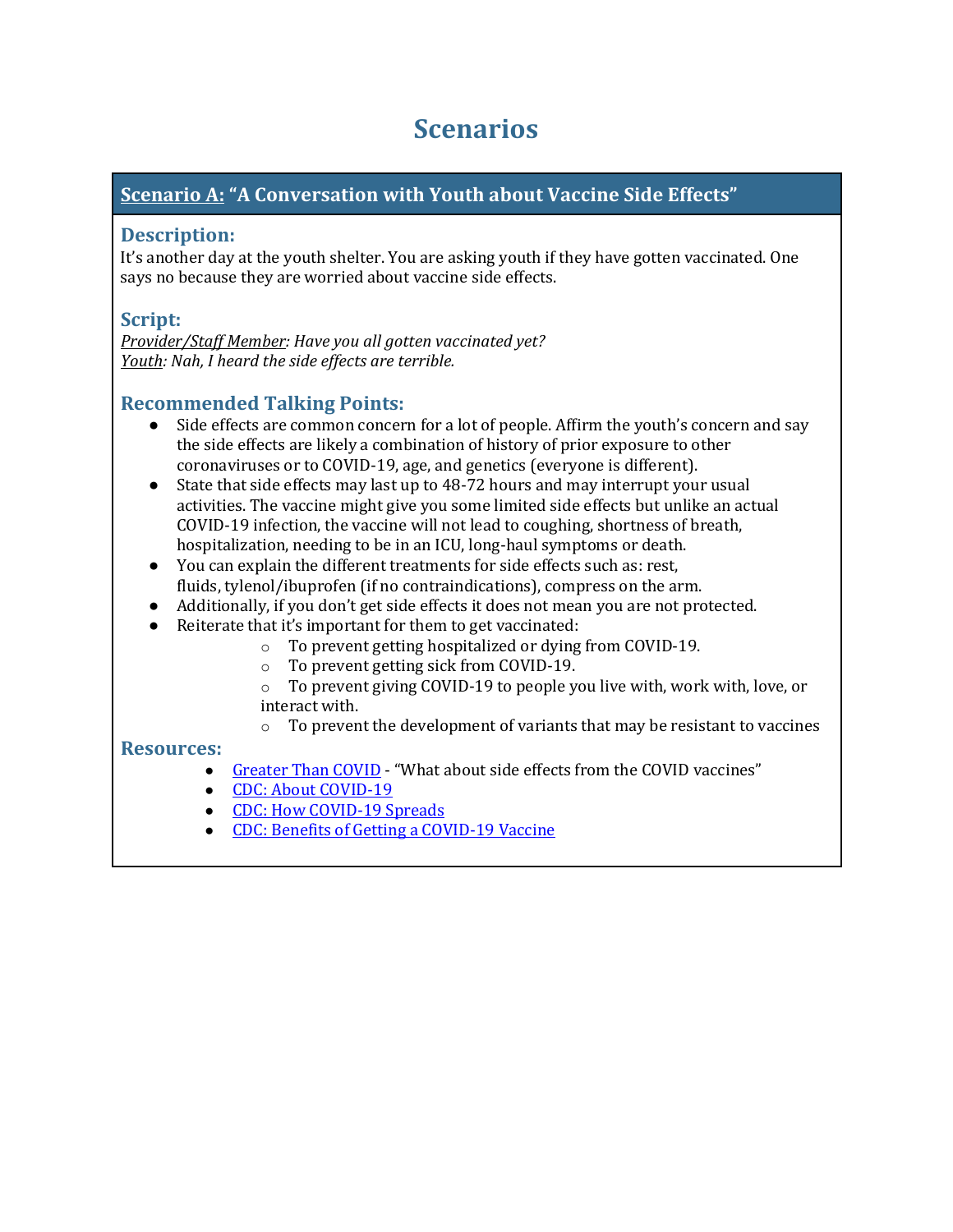

## **SCENARIO B: "A Conversation between a Staff Member and Youth about Variants and Vaccine Development"**

#### **Description:**

A staff member found an appointment for their youth but the youth is hesitant about getting it because it might not be effective against variants and it was made too fast for their comfort level.

## **Script:**

*Staff Member: Hey, I just saw this appointment for the vaccine. Would you be interested in signing up?*

*Youth: Thanks, but I'm worried it won't be even worth it. I've been seeing on the news about the South Africa and UK variants making the vaccine useless. I also don't trust how fast they made it. So, what's the point?*

### **Recommended Talking Points:**

- Affirm that their concern(s) is common from most people.
- Start by explaining the reasons why they should get the vaccine:
	- o To prevent getting hospitalized or dying from COVID-19.
	- o To prevent getting sick from COVID-19.
	- o To prevent giving COVID-19 to people you live with, work with, love, or interact with.
	- o To prevent the development of variants that may be resistant to vaccines.
	- Explain how the vaccine was made safely and have been effective:
		- o Clinical trials found that the vaccines helped prevent most people from getting COVID-19.
		- o New research is suggesting that this is also true in the real world. No vaccine is 100% effective, so it is possible for some vaccinated people to be infected; however, vaccines may still protect these people from serious illness. Vaccines are most effective 2 weeks after the last (or single) dose.
		- $\circ$  Over 189 million doses of COVID-19 vaccines have been administered in the U.S. as of April 2021.
		- $\circ$  A very small number of people have experienced severe allergic reactions to the vaccine. As a result, you will be asked to wait at the vaccination site for 15-20 minutes after you receive the vaccine.
		- o The Johnson & Johnson vaccine was put on hold from April 13 to April 23, 2021 to review a very rare blood clotting disease possibly associated with the vaccine. *(TBD) This disease is incredibly rare, however, those who received the Johnson & Johnson vaccine in the prior three weeks and who have severe headache, abdominal pain, leg pain, or shortness of breath should seek medical care.*
- Next start talking about what is a variant:
	- o A variant is a slightly different type of the virus that have had the chance to develop every time a new person became infected with the virus (i.e., each time the virus is copied).
	- $\circ$  Variants that are more effective at making new people sick are more likely to be successful.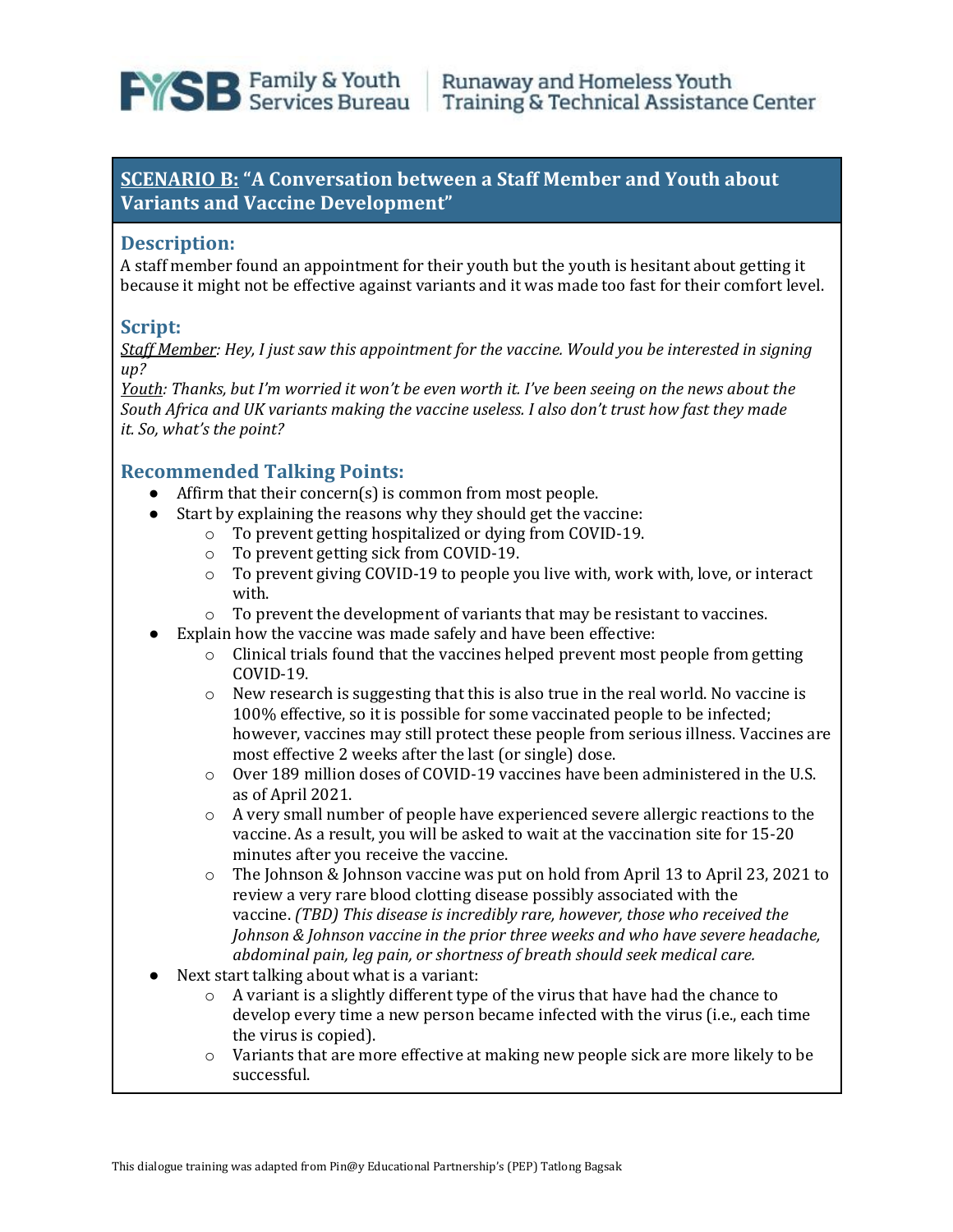- $\circ$  Variants are generally more infectious (i.e., people who have those variants are more contagious to others); some variants are more likely to make you very sick or die.
- What do variants mean for vaccination?
	- $\circ$  So far, vaccines protect against hospitalizations and deaths due to variants.
	- o It is possible that a variant will be able to be resistant to vaccine.
	- $\circ$  The best way to prevent resistance is to prevent new infections, since each person infected has a chance for a new virus with a new mutation to develop (i.e., vaccinations and standard precautions, like mask wearing and physical distancing.)

#### **Resources:**

- [Greater Than COVID](https://www.greaterthancovid.org/theconversation/) "What you need to know about the COVID Vaccines and New Variants"
- [HHS Video](https://www.youtube.com/watch?v=7bBmQaX2k4w) Vaccines: How Do We Know They Are Safe?
- [CDC: About COVID-19](https://www.cdc.gov/coronavirus/2019-ncov/your-health/about-covid-19.html)
- [CDC: How COVID-19 Spreads](https://www.cdc.gov/coronavirus/2019-ncov/transmission/index.html)
- [CDC: About the Variants of the Virus that Causes COVID-19](https://www.cdc.gov/coronavirus/2019-ncov/transmission/variant.html)
- [CDC: Ensuring Vaccine Safety in the U.S.](https://www.cdc.gov/coronavirus/2019-ncov/vaccines/safety.html)
- [NY Times:](https://www.nytimes.com/2021/04/15/well/live/covid-variants-vaccine.html?name=styln-coronavirus-live®ion=TOP_BANNER&block=storyline_menu_recirc&action=click&pgtype=LegacyCollection&variant=1_Show&is_new=false) Can the Covid Vaccine Protect Me Against Virus Variants?

## **SCENARIO C: "A Conversation with Provider Team and Staff Members about How to Support Youth to Get Vaccinated"**

### **Description:**

Staff Members are feeling overwhelmed and have come to you because it's been challenging vaccinating the youth at your center.

#### **Script:**

*Staff Member 1: It's been so hard to try to get them to be vaccinated. I know it's important but I'm so overwhelmed and I don't know enough information when they ask questions. Staff Member 2: Yeah, I agree. They don't seem interested. What can we do?*

### **Recommended Talking Points:**

- Start by affirming their concerns and thank them for their hard work in these unprecedented times.
- Give them the handout about vaccines(attached) and direct them to some of the resources listed below.
- Tell them it's important to keep encouraging youth and people experiencing homelessness to get vaccinated because:
	- $\circ$  PEH have a 30% greater chance of dying if infected than the housed population.
	- $\circ$  YEH have higher risk of conditions that put them at risk of negative outcomes, like hospitalization or death, from COVID-19 vaccination than housed youth.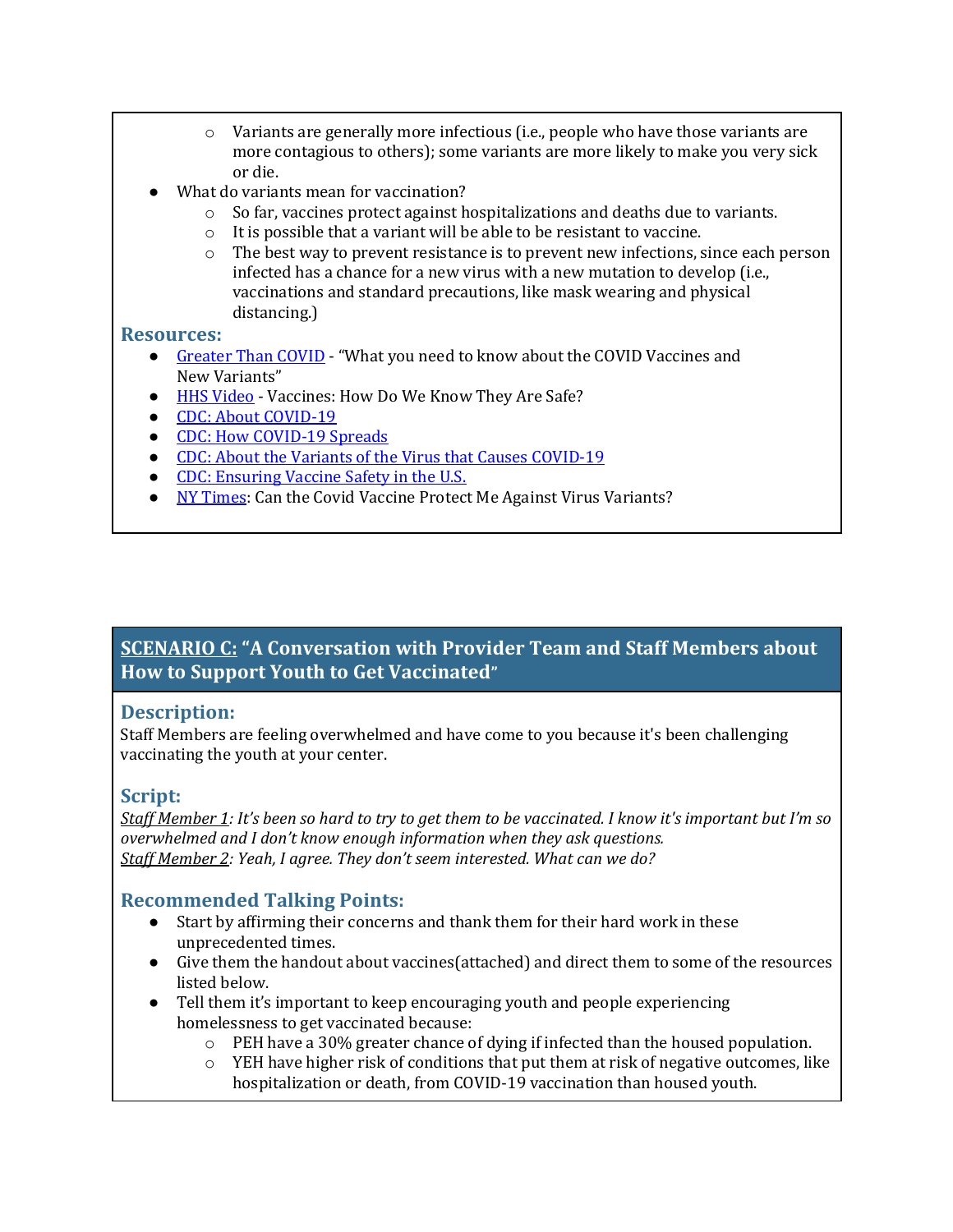- Begin a discussion about some best practices for your center based on what is listed:<br>  $\circ$  Solicit vouth input in designing and getting feedback on efforts.
	- Solicit youth input in designing and getting feedback on efforts.
	- o Customize approach to different subgroups of youth.
	- o Ensure eligibility of all PEH.
	- o Bring vaccines to service sites and places where YEH spend time.
	- o Collect demographic data to monitor equitable access.
	- o Provide incentives for getting vaccinated.
	- o Provide respite site for youth experiencing side effects.
	- o Provide transportation for both vaccine doses (if two).
	- o Provide several reminders (text, email, phone, outreach) for second vaccine.
	- o Offer single-dose vaccine to those who prefer it, if available.
	- o Enlist vaccine ambassadors.
	- o Offer opportunities to ask questions of trusted sources.
- Ask if any of these could be applied to our program and begin drafting up a process of what you can utilize in your organization.

## **Resources:**

● ["Bringing covid-19 vaccines to high-risk populations—like those who are homeless](https://blogs.bmj.com/bmj/2021/03/22/bringing-covid-19-vaccines-to-high-risk-populations-like-those-who-are-homeless-requires-a-tailored-approach/) [requires a tailored approach"](https://blogs.bmj.com/bmj/2021/03/22/bringing-covid-19-vaccines-to-high-risk-populations-like-those-who-are-homeless-requires-a-tailored-approach/) (Adapted from University of California, San Francisco Benioff Homelessness and Housing Initiative.)

## **SCENARIO D: "A Conversation with Staff Member and Young Person on Choosing the Right Vaccine"**

## **Description:**

A young person is ready to get the vaccine, but they have questions about how to get it and which one to get. They have come to this staff person because they trust them.

# **Script:**

### *Staff Member: Hey what's up?*

*Youth: Hey, I'm thinking about getting the vaccine when I'm eligible for it, but I'm not sure where to go or which one to get. I heard they don't have the J & J one anymore.*

# **Recommended Talking Points:**

- Congratulate the young person on thinking about getting the vaccine and their commitment to protecting the people they love by doing so.
- Let them know that as of April 19, 2021 everyone 16 and older is eligible for the COVID-10 vaccine.
- Let them know that regardless of which vaccine, they should get to access to a vaccine as soon as possible.
	- o They should get whichever vaccine they feel comfortable with.
	- $\circ$  All vaccines provide a high level of protection against death and hospitalization.
	- o All of the vaccines are much safer than not being vaccinated.
- Explore the vaccine handout to review the different types of vaccines and what they do.